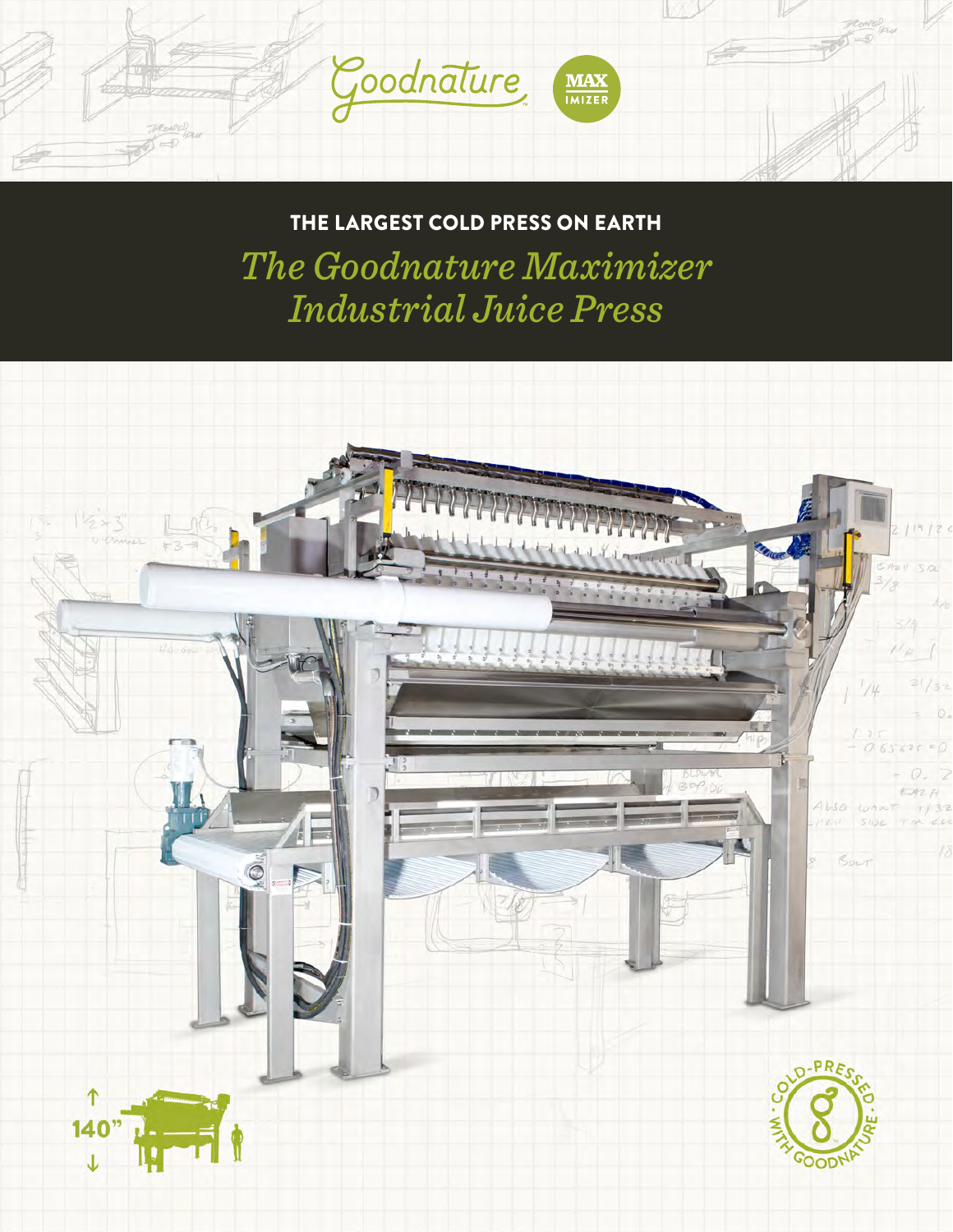## THE NAME SAYS IT ALL.

Do you want maximum yield, maximum clarity, and maximum economy? Then you need the Maximizer. As the largest hydraulic cold pressed juice press available, the Maximizer is the industry leader and go-to choice for highproduction, premium cold-pressed juice companies such as Odwalla, Naked, and Evolution Fresh. Companies focused on premium cider such as Martinelli's and Beak and Skiff also choose the Goodnature Maximizer for their juice extraction.

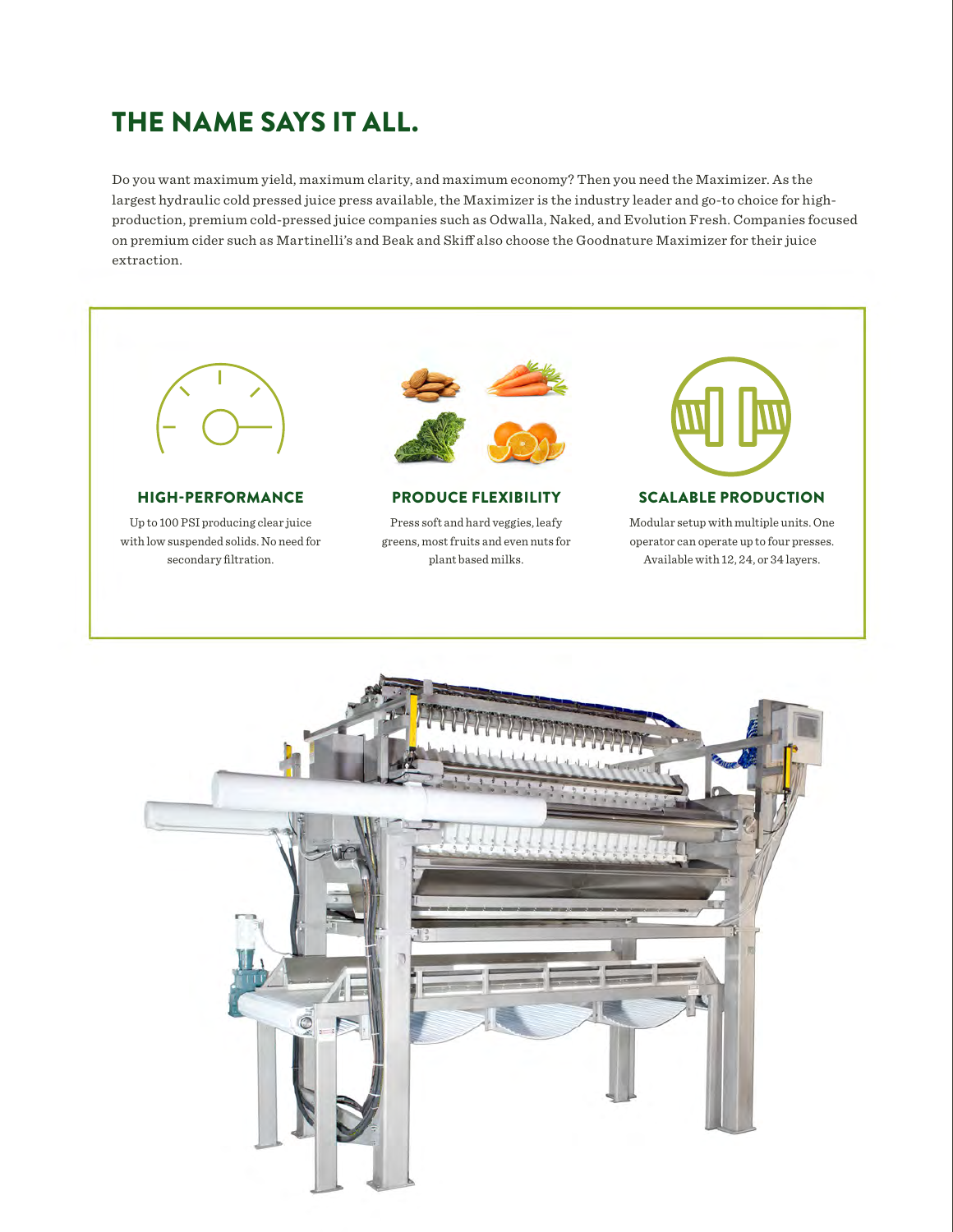



The Maximizer is capable of producing up to 1,500 US gallons (5,700 liters) per hour, which is ideal for:



PRODUCT SPECS

Maximizer | 460v | 50-60 Hz | 3 Phase

| <b>CAPACITY:</b>               | <b>9 TONS PER HOUR</b>                                                                                            |  |
|--------------------------------|-------------------------------------------------------------------------------------------------------------------|--|
| DIMENSIONS (L' X W' X H'):     | 24-LAYER PRESS: 20FT X 10FT X 12FT (6M X 3M X 4M)<br>34-LAYER PRESS: 27FT X 10FT X 12FT (9M X 3M X 4M)            |  |
| <b>WEIGHT:</b>                 | 12,000 LBS (5,443 KG)                                                                                             |  |
| <b>RATINGS/CERTIFICATIONS:</b> | <b>CONFORMS TO UL STD 763 NSF/ANSI STD</b><br>8 CERTIFIED TO CSA STD C22.2 #195 CE<br><b>COMPLIANT IEC TESTED</b> |  |